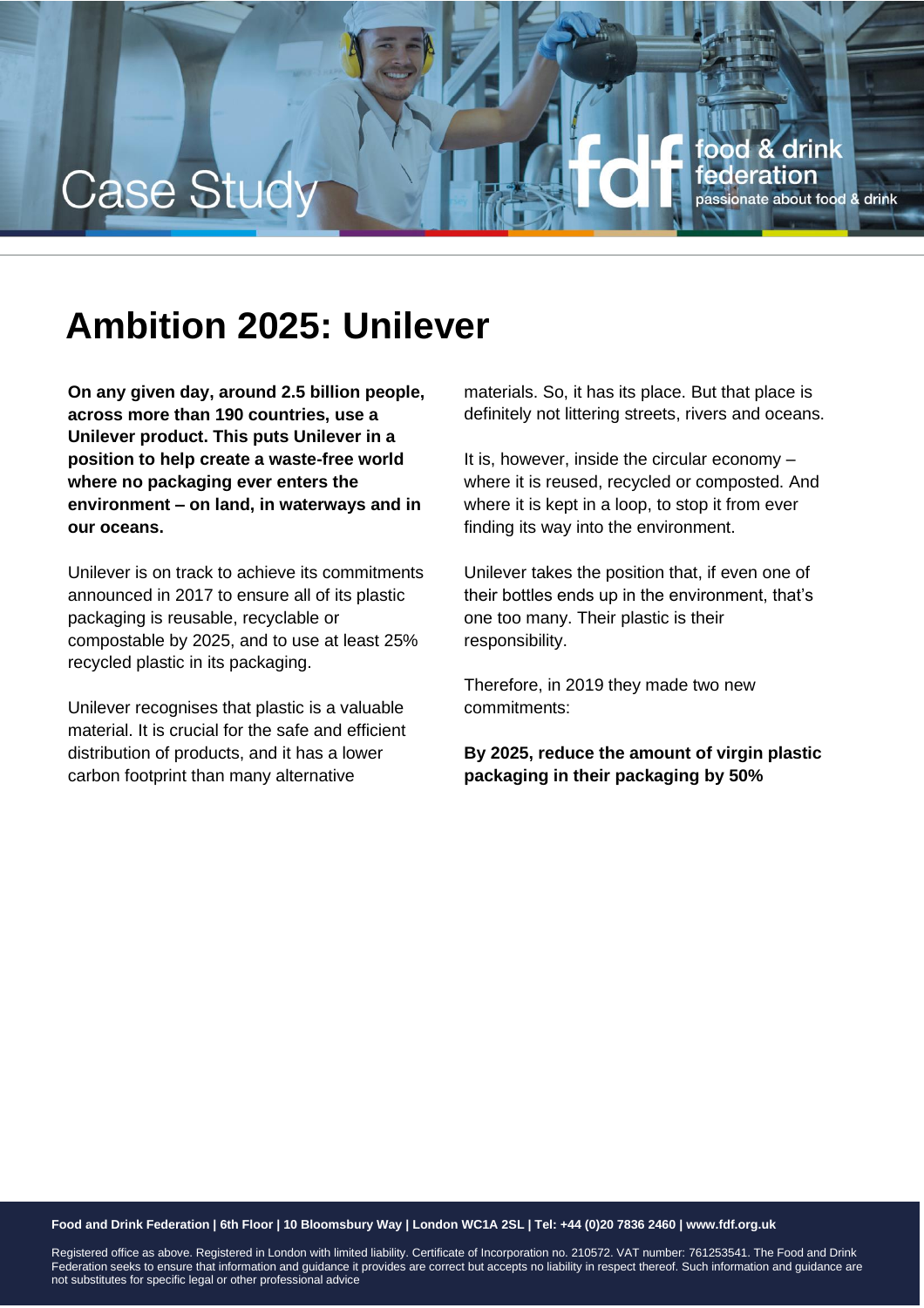## ood & drink Case Stu deration passionate about food & drink

When it comes to virgin plastic, they will deliver this in two ways. Firstly, by removing more than 100,000 tonnes of plastic packaging by accelerating multi-use packs – such as reusable and refillable formats – and 'no plastic' solutions, which includes alternative packaging materials and 'naked' products. Secondly, by accelerating use of recycled plastic in packaging.

## **By 2025, help collect and process more plastic packaging than they sell**

This will be done in three ways: invest and partner to improve waste management infrastructure in many of the countries they operate in; purchase and use recycled plastics in packaging; and participate in extended producer responsibility schemes where they pay for the collection of their packaging.

In 2018, Unilever UK & Ireland became a founding member of the UK Plastics Pact, an ambitious multi-stakeholder initiative, led by WRAP, which aims to transform the plastic packaging system in the UK. As well as accelerating progress towards the company's own stretching targets, Unilever UK & Ireland is working towards making a significant contribution towards the UK Plastics Pact targets.

*"We can only eliminate plastic waste by acting fast and tracking radical action at all points in the cycle. This demands a fundamental rethink in our approach to our packaging and products. It requires us to introduce new and innovative materials, and scale up new business models, like reuse and refill formats, at an unprecedented speed and intensity."*

#### **Food and Drink Federation | 6th Floor | 10 Bloomsbury Way | London WC1A 2SL | Tel: +44 (0)20 7836 2460 | www.fdf.org.uk**

Registered office as above. Registered in London with limited liability. Certificate of Incorporation no. 210572. VAT number: 761253541. The Food and Drink Federation seeks to ensure that information and guidance it provides are correct but accepts no liability in respect thereof. Such information and guidance are not substitutes for specific legal or other professional advice